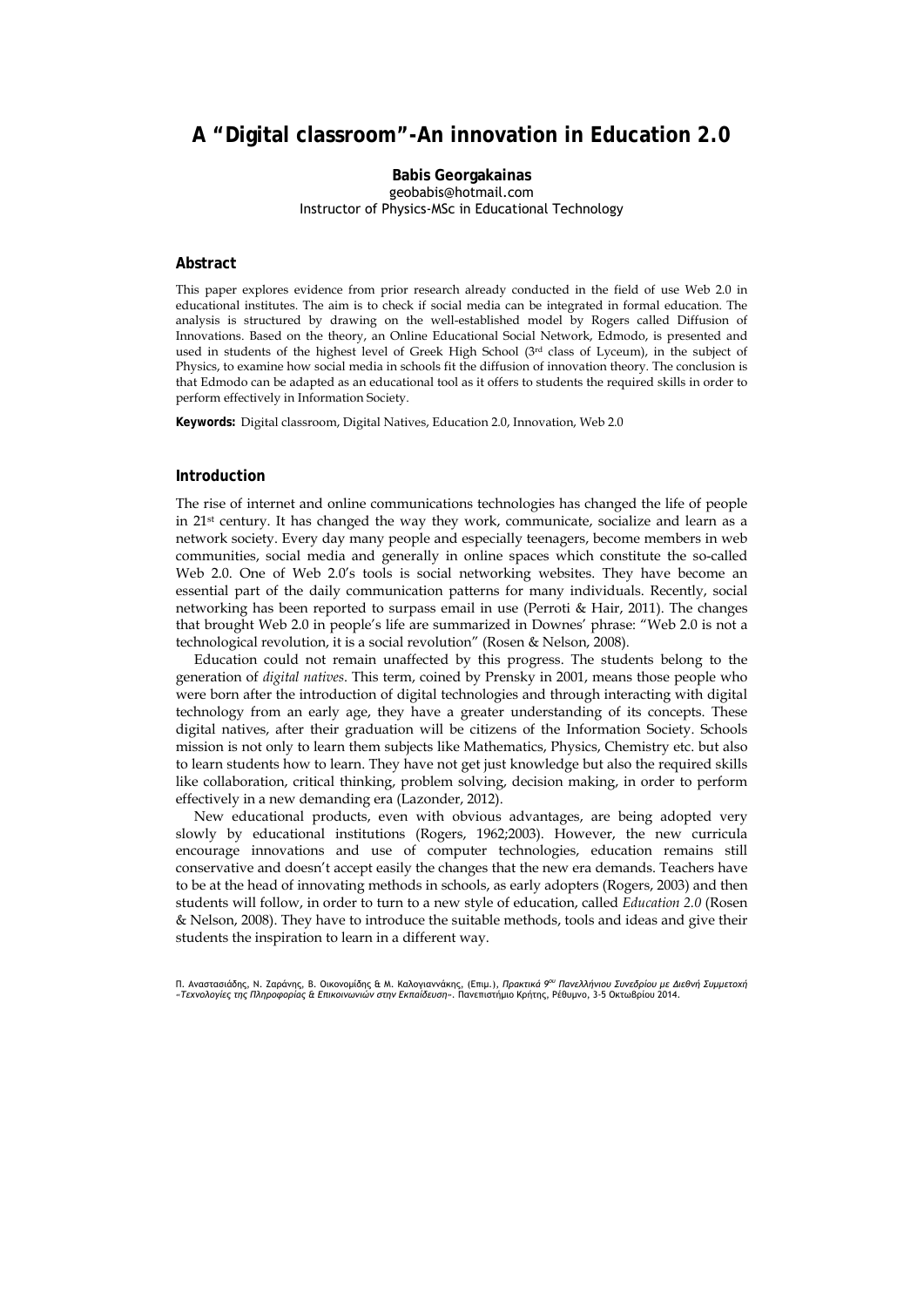The social revolution of Web 2.0, gave to teachers the motive to use some of them in their lessons. Every college and university in the United States has adopted some form of social media, using it for general outreach, to attract potential students, maintain alumni relations, and increase school pride. Facebook is the most heavily used social media tool in higher education, with over 96 percent of American colleges and universities using it in 2010–2011, a 35 percent increase from the 2006–2007 academic year, when 61 percent used it (Gualtieri et al., 2012). During the Fall of 2009, students who enrolled in Introduction of Technology, a graduate level course at SUNY Institute of Technology, were selected as a target population in order their teacher use Twitter in their lesson (Rath, 2011).

However, in Secondary schools there are fewer applications of Web 2.0 tools and fewer of social media. The results of a research that happened in Greece, in 2013, between 206 teachers of Primary and Secondary schools and was about the factors that affect them in order to introduce social media in their lessons showed that the majority of teachers want to use innovative methods and Web 2.0 tools but they often face concerns from schools directors and parents about them (Georgakainas & Zaharias, 2013). One of the worries about the use of Web 2.0 tools in the classroom is whether they actually generate critical thinking and reflection skills in students rather than merely functioning as a hook to engage them (McClain, 2013). In Greece there is also a preconception in the use of Facebook and Twitter from kids, although some schools have groups in Facebook where there are announcements and discussion of some problems with students' parents.

The use of an Online Educational Social Network may solve these concerns that arise upwards. Edmodo is one of them and is available at [www.edmodo.com.](http://www.edmodo.com/) It is a challenging idea to encourage non-digital native teachers to be able to start socializing and interacting on learning issues online, with their students, happily and successfully (Kongchan, 2012). It is a free and secure learning platform designed by Jeff O'Hara and Nick Borg in 2008 for teachers, students, parents, schools and districts. This web site looks similar to Facebook but it has more privacy as it allows only teachers to create and manage accounts and only the students, who have received a username and a password from their teacher, can access and join the group which the teacher created. Through this account, a teacher can access numerous tools which facilitate learning and collaboration for students within a classroom and with students from other classrooms, both near and far. In addition, a teacher can connect with other educators to learn more about topics of interest and seek answers to questions about teaching and learning (Dobler, 2012).

Although, in 2011, Edmodo was in the  $22<sup>nd</sup>$  position through the 100 best educational tools, in all over the World, in Greek schools there are few applications of this Online Social Network. Most of them are in the lower levels of High School and in pilot stage. The aim of this study is to explore if Edmodo could be an innovation in education, using the theory of Diffusion of Innovation of Everett Rogers. For this purpose, Edmodo was used in students of highest level in High School  $(3<sup>rd</sup>$  Class of Lyceum), in a supporting school and in the lesson of Physics.

#### **Diffusion of Innovation**

According to Rogers, diffusion is a change to the structure or function of a social system (Rogers, 2003). A social system can be defined as a community of independent people "which work in more or less complementary way toward more or less compatible goals" (Pervin, 1967). Schools can be seen as a social system "in the sense that the parts and goals involve people, with individual and group needs to be satisfied" (Pervin, 1967). An innovation is an idea, a practice, or an object that is either new or perceived as new by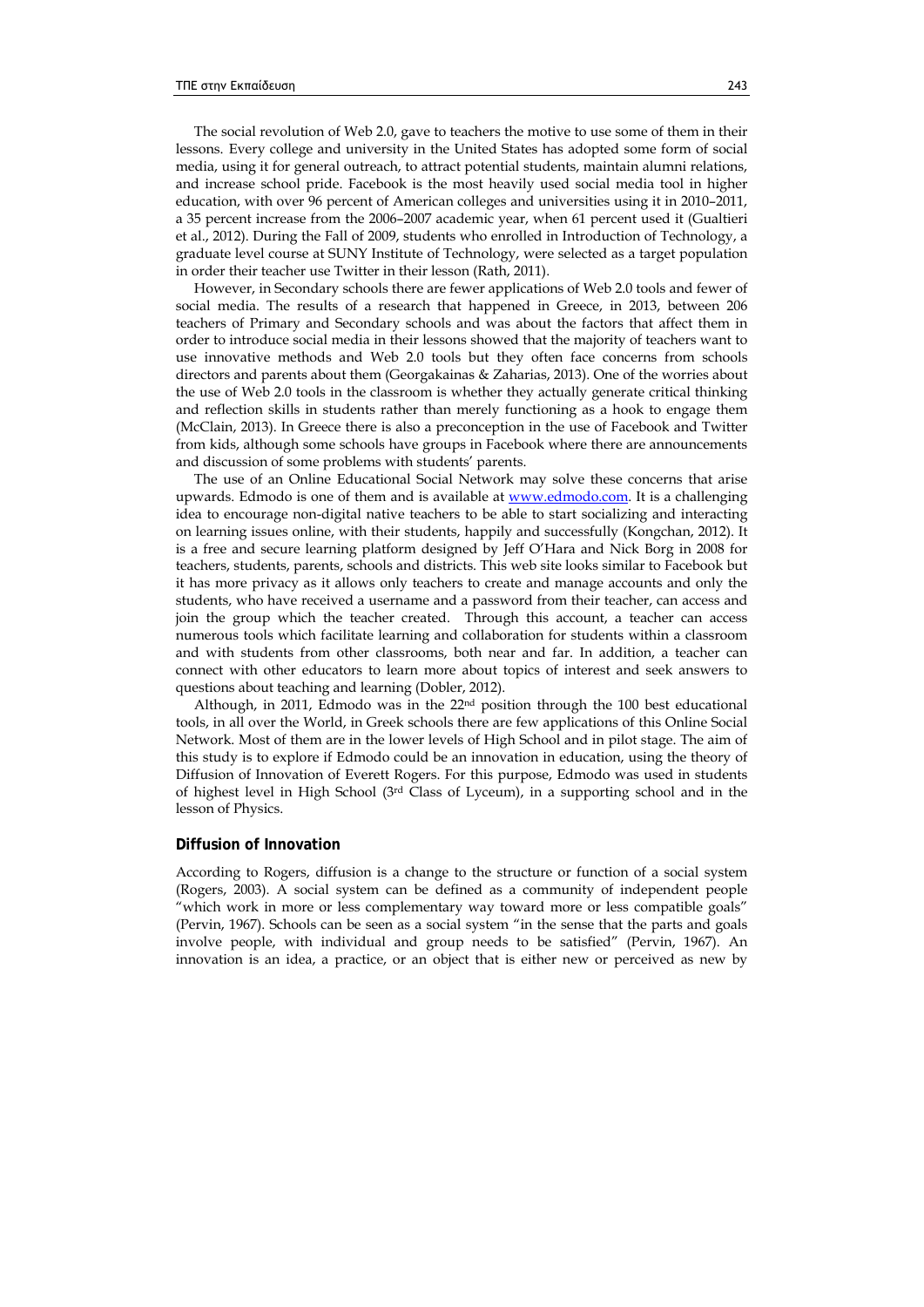individuals in a social system. The rate of an adoption is determined by the relative advantage, the compatibility, the complexity, observability and trialability(Rogers, 2003). Rogers suggested that 49-87% of the adaptation of an innovation can be explained by how much an innovation fits the above five attributes. As the Rogers' theory is complex, the focus in this paper will be on these attributes:

- Relative advantage: How much is the innovation perceived as being better than what already exists.
- Compatibility: How well does the innovation match existing norms, values, needs, expectations and previous experiences.
- Complexity: How easy is the innovation to use and understand for users.
- Trialability: How easy is the innovation to try out and experiments with without going in all in.
- Observability: How easy is it to observe the advantages achieved from adapting the innovation.

#### **Case study**

A "Digital classroom" with the social network Edmodo was decided to be used in students of the highest level of High School (3rd class of Greek Lyceum), for the subject of Physics, in the supporting school "Systima", in Thessaloniki. Its duration was the whole school year, which began at 24/6/2013, there was an interval for summer holidays for one month and it was continued from 25/8/2013 until 25/5/2014. Thirty students took part in this "Digital classroom".

The teacher of Physics created usernames and passwords for each student and delivered them an instruction leaflet, which explained step by step, how to log in and connect the "Digital classroom". At the beginning, there were uploaded the first chapter of the school book and a handbook with Trigonometry formulas that are useful for Physics. The students logged in without problems and downloaded these documents. In the next days the teacher uploaded some applications with virtual labs. The students had to work in virtual experiments and changing some variables to get and elaborate the results. (Pic.1)

| Me to @ Diged Tylyma<br>Παΐζη με τα ελανίρια στην παρακάτω προσομούμση. Υπελεγίστε τη σκληρέπησε του καθένές και<br>τις μάζες των άγνωστων σωμάτων. Προσέξτε ανάμα την Περίοδο, πώς στημαάζεται από την αλλαγή<br>tózo tur yočáv tos ezi tur statigiluv Tátoc Boxuárts va "atitáčen" tilavýny |  |  |  |
|-----------------------------------------------------------------------------------------------------------------------------------------------------------------------------------------------------------------------------------------------------------------------------------------------|--|--|--|
| mass spring lab el jar<br>SAILTEN<br>前回:                                                                                                                                                                                                                                                      |  |  |  |
| ◎ Jin 27, 四日 · ○ 4 Rights - □ -                                                                                                                                                                                                                                                               |  |  |  |
| Show more replace ::                                                                                                                                                                                                                                                                          |  |  |  |
| Ma + Jun 32, 2013<br>My editors. Aunt to Builds mixes. Kins amaliasti                                                                                                                                                                                                                         |  |  |  |
| Michael M. - $3d$ 2, 2013.<br>telika kurie do mpone na to anoi hy apo ta linux P                                                                                                                                                                                                              |  |  |  |
| Mu <. Ad 2, 3013<br>OK Bizmu mbituc ero google on undpyour tpoma va sykanaznijesic jara et Limax. Zare<br>Traddis, to pd to major?                                                                                                                                                            |  |  |  |
| Type a reply.                                                                                                                                                                                                                                                                                 |  |  |  |

**Picture 1. A digital experiment with strings and masses and some useful instructions** 

Until the end of the school period there were uploaded many applications and the students had the opportunity to experiment virtually, without place and time limitations. At the same time, the teacher was publishing addresses of YouTube videos, where the students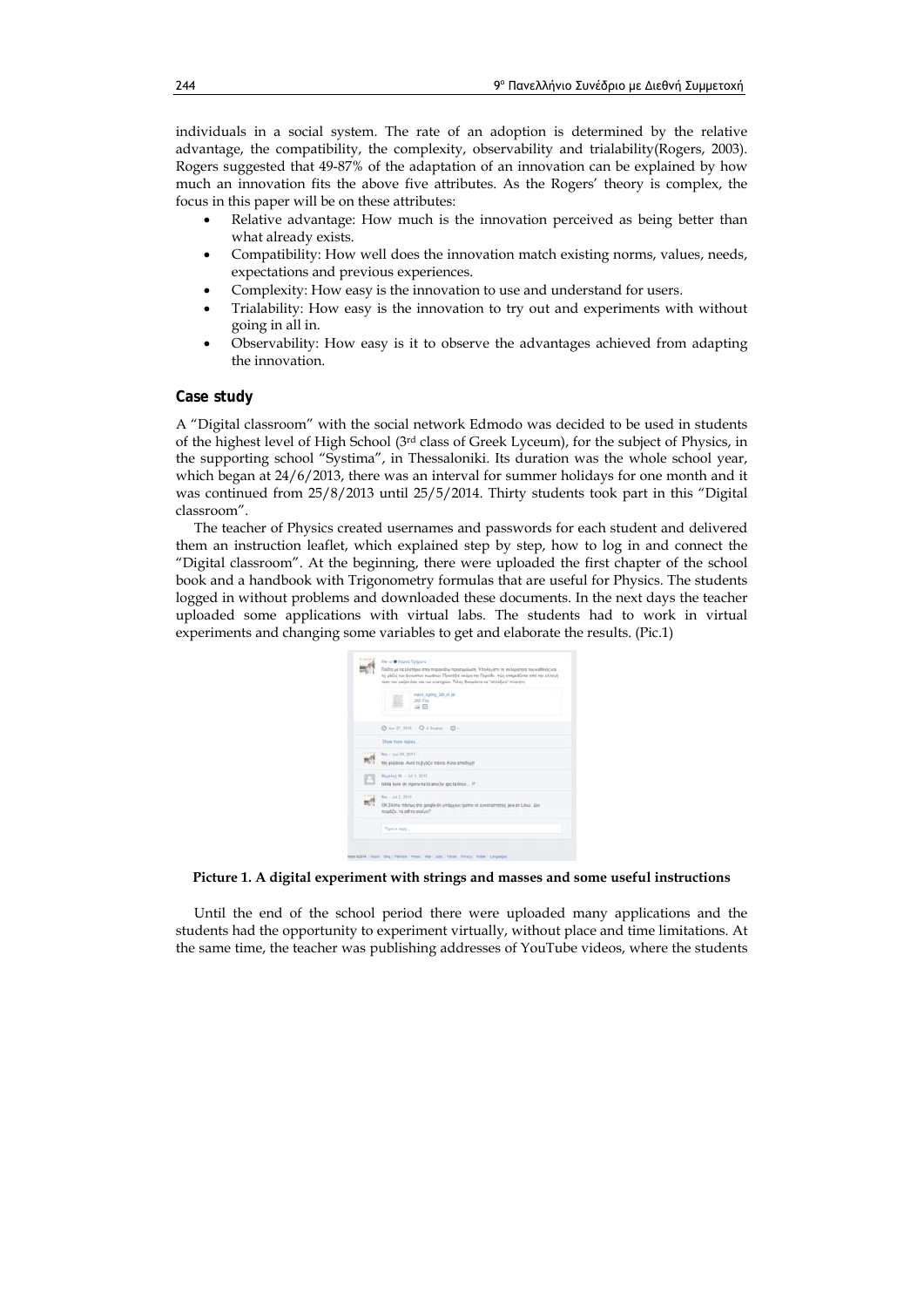could watch either experiments or the similar job of other schools. In order to be an assessment of the knowledge the students got, the teacher created quizzes for every section of the lesson. These quizzes were answered from the students when they wanted, as they had plenty of days until the quiz was over. In case that somebody failed and wanted to try the quiz again, there was the possibility the teacher to resend it. After the submission of the answers of all the students, the teacher could have a total view of the students' success and how they faced every question. (Pic.2)



**Picture 2. The scores in a quiz and the percentage of success in every question** 

For each student a portfolio created automatically with the scores in every test and the teacher could watch the progress and show it to student's parents. (Pic.3)

| Θερινά Τμήματα<br><b>SECTION</b> CONTINUES.<br>Each Assignment Total Over Time Balges<br>SIGN.<br>60% |                      | Θερινά Τμήματα<br>Each Assignment Total Over Time Badges<br>100%<br>solu. |          |
|-------------------------------------------------------------------------------------------------------|----------------------|---------------------------------------------------------------------------|----------|
| 15.34                                                                                                 | 24.0a                | 10.34                                                                     | $24$ Day |
| Total                                                                                                 | 51/85                | Total                                                                     | Stras.   |
| Kouič one Köserie<br>Oraded: Day, 18, 2013.                                                           | B/15                 | Közül, one Küserini<br>Grated: Dec 18, 2013                               | arts:    |
| Κοιαζ σε Φθλουάες και Ηλεκτρικές Ταλαντώσεις<br>Goded, Sep 29, 2013                                   | $1 + 1$<br>13/20     | Κουζ σε Φθλουσες και Ηλεκτρικές Ταλαντώσεις<br>Giabet Sep 29, 2013        | 13/20    |
| Hould one HAranpack; Talanmietric<br>Graded: Sep 26, 2013.                                            | 4/10                 | Kould and Hazapiech Takavnuotat<br>Graded: Sep 26; 2013)                  | 4/107    |
| Quiz etic ANAL: Abuseintc Tanavillator; 2<br>Graded: Jul 16, 2013                                     | <b>DOM:</b><br>17/20 | Quiz στις Απλές Αρμονικές Ταλαντώσεις 2<br>Graded: Jul 16, 2013           | 17/20    |
| Quiz (Ftc AmAlc Appenentic Tallerminities)<br>Gladed Jul 9, 2013                                      | 5/20                 | Quiz mic Amklic Appoints; Takinnistroc<br>Graded Jul 9, 2013              | 9/20     |

**Picture 3. The progress of a student according to the quizzes** 

During the holidays the "Digital classroom" used as a communication network between the students and the teacher, asking questions about their assignments. They also chatted together, expressing their opinion for the exercises and giving solutions to some problems. (Pic.4)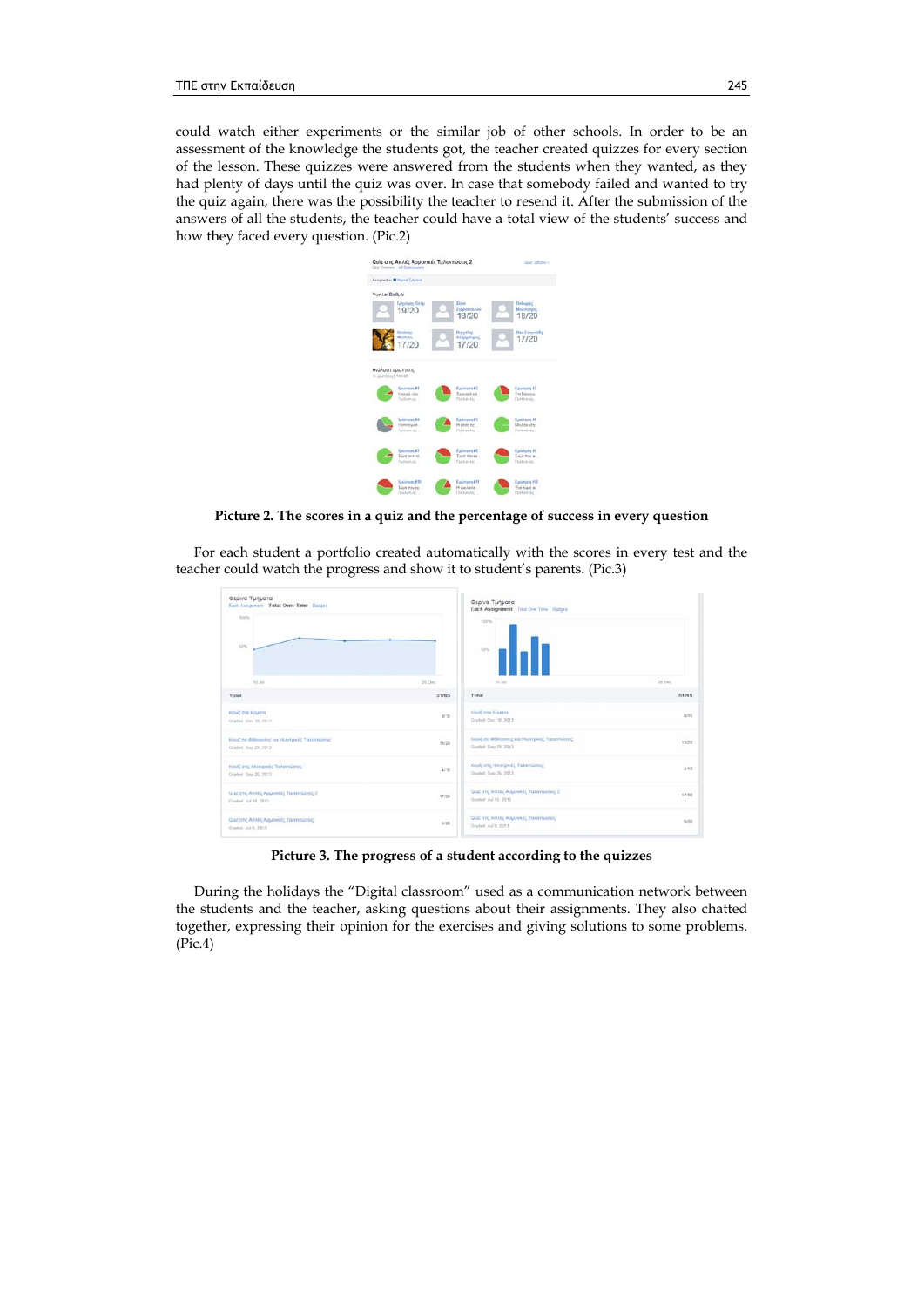| Group Posts | Allege Aphow vant -                                                                                                                                  |   |
|-------------|------------------------------------------------------------------------------------------------------------------------------------------------------|---|
|             | <b>Cytutany, 11- erox ( ox) @ Digital Tytyreix</b>                                                                                                   |   |
|             | mporel kapolos na muu ekshaharas ta A3 apo to Alfados bus talantu sevel. muna ti enmuel i eratra/??                                                  |   |
|             | <b>③ Hz</b> - Q 2 Hydes · Q -                                                                                                                        |   |
|             | Highed Trepulement's Hier,                                                                                                                           |   |
|             | This phontos the protine makes and aversions TOY, most finitiate kan the rathe. After this<br>must bolabi to eating the relets to destupring too     |   |
|             | <b>Tanylanctic Hinc</b>                                                                                                                              |   |
|             | taken, exposition to be 1                                                                                                                            |   |
|             | Glosequitarylene yea embroint.                                                                                                                       |   |
|             |                                                                                                                                                      |   |
|             | Joseph Avenue & Bank Talents                                                                                                                         | ö |
|             | ata fututuples me ta dagerriarrate più exische na liancume  ata fa dagerriarra ata thema 26<br>they region was hand to 2 km to 40.  upstress handed? |   |
|             | Gischmi Q Hajer . (D-                                                                                                                                |   |
|             | Algest Teapylininess / Jan & 2014                                                                                                                    |   |
|             | Fanzige manufine, any validity on amasi vitrosoy in Bodrigos  As or animism Billion!<br>KaA4 Appoint                                                 |   |
| 6.7         | New A - Jan 5, 2014                                                                                                                                  |   |
|             | ate 3 pare ton tupe tix periodics alla?le to: kartis 17 kai meta tuse we pros C.                                                                     |   |
|             | <b>Draftsmic A. - Jan 6, 2014</b>                                                                                                                    |   |
|             | <b>Black official</b>                                                                                                                                |   |

**Picture 4. Solving problems during Christmas vacations** 

# **Discussion**

By applying Rogers' Diffusion of Innovation model it becomes evident that in a "Digital classroom" using Edmodo almost all the attributes are aligned very well. The use of Edmodo has a relative advantage as the teacher delivers the lessons in a better way. There is the possibility for virtual experiments, for videos, pictures and audio files in order to make the lesson more attractive to the students and give them the motive to participate more actively. There are the quizzes and the assignments without place and time limitations and the students know their grade at the same time that they submit the quiz. The "Digital classroom" helps students to be collaborative and gives them skills, useful for Information Society. The parents can be also be users and have a closer contact with the teacher and get informations about the progress of their kids.

The new curricula encourage the use of computer technologies in classrooms and they adapt the lessons in a way that this use will be compatible. The digital era demands skills like communication, decision making and use of computer technologies. All these skills are given to the students by the use of Edmodo. Often compatibility is also related to what have come before the new innovation, and how well it fits (Nielsen, 2010). Many schools use digital platforms, as Moodle, where teachers publish news, exercises, books, assignments. However, in these platforms students have not an active role. They can probably collaborate through a wiki but a platform doesn't have the characteristics of an online social media and sometimes it is not so friendly to the students. Edmodo is a step forward as it has not only the advantages of a platform but also many features that make it more familiar to the students.

Ease of use is the strongest point of Edmodo. Even non-digital natives, students and teachers can use it without problems. As it looks similar to Facebook it is very familiar to everybody. It is available online so there is not any need of downloading and installing and the minimum demands are a computer and an internet connection. There is also available in mobile version, so students can have access to the "Digital classroom" from their smartphones or tablets. Edmodo is not just an e-learning tool but also an m-learning application. For any problems, there is 'help page' in the website, with FAQ's and a support team that can help whenever somebody asks something. Frequently there are free of charge web seminars, especially when the social media Edmodo updates.